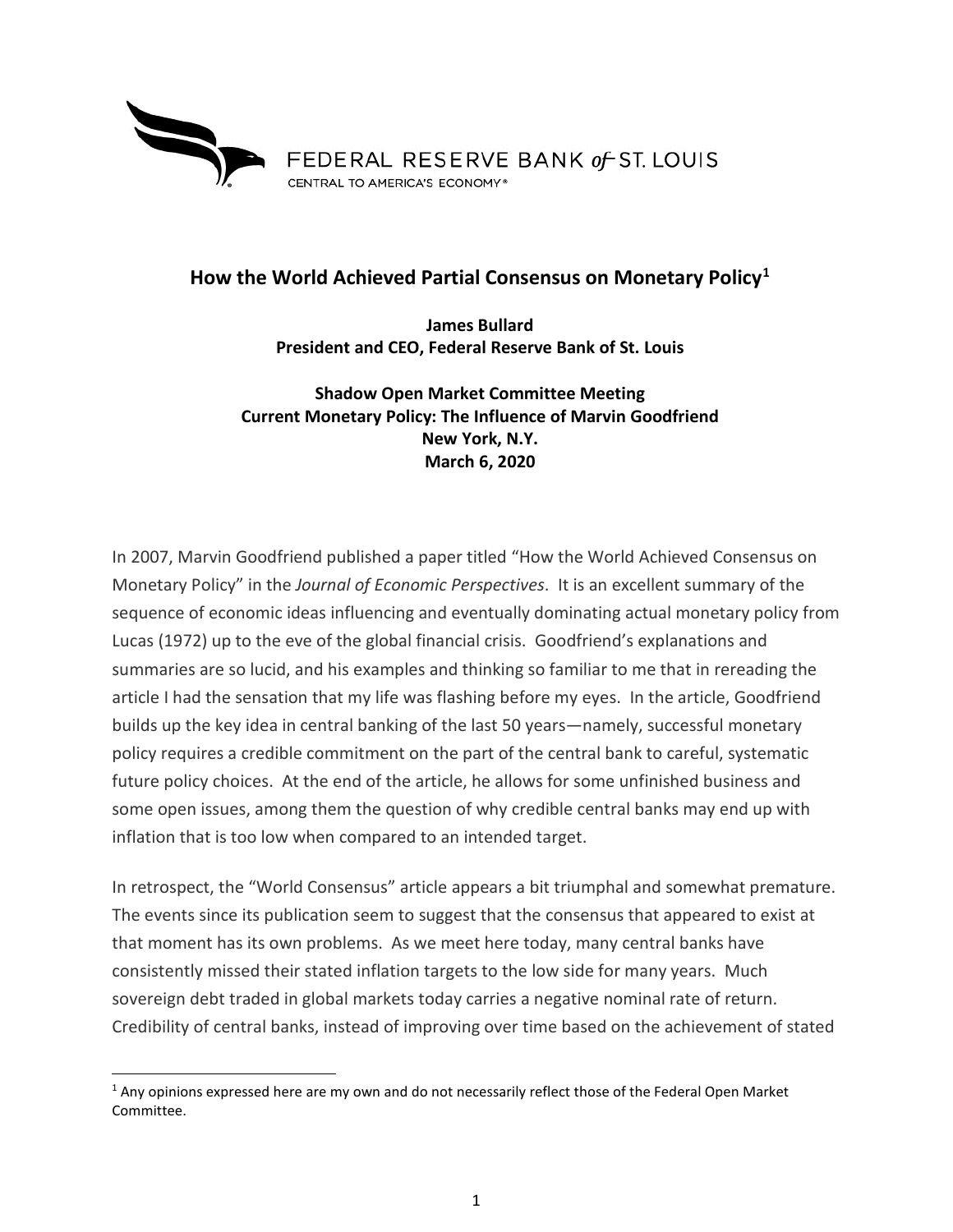## FEDERAL RESERVE BANK of ST. LOUIS

goals, seems to be eroding instead. The problem of how inflation can end up "too low," in particular, does not seem to fit neatly into the proposed consensus framework. Accordingly, I have titled this talk "How the World Achieved Partial Consensus on Monetary Policy."

One of the first and most practical issues in attempting to implement the consensus as outlined by Goodfriend is how a central bank might go about achieving the necessary credibility. One important and influential idea has been that the central bank can commit to a linear policy feedback rule, such as the one suggested by Taylor (1993). Taylor followed Friedmanian ideas on policy rules by insisting on a credible commitment to future central bank behavior. But, unlike Friedman's *k* percent money growth rule, a monetary policy rule of the Taylor type provides a complete state contingent map of how the monetary policymaker intends to set the policy instrument in all future states.

The new classical synthesis model of Goodfriend and King (1997), as well as its close relative, the New Keynesian model of Woodford (2003), provided clearly worked out examples of DSGE economies in which policy rules in the class suggested by Taylor (1993) provided high quality business cycle stabilization. These models could be viewed very broadly as real business cycle economies with a sticky price friction. The goal of the monetary policymaker in this framework is to act to undo the effects of the sticky price friction in order to achieve the "Wicksellian natural real rate of interest," also known as R\*, i.e., the real rate of interest that would occur in the underlying frictionless real business cycle economy. As many investigations of models in this class were carried out, it gradually became clear that many different Taylor-type rules could be used to implement the optimal monetary policy.

The "World Consensus" paper was published in 2007. Unfortunately, the years following its publication have not provided further consolidation of the consensus but have instead weakened the consensus to some extent. Goodfriend cited the inflation outcomes in Japan from the mid-1990s to 2007 as a puzzle that required explanation. The core issue might be stated as follows: The Volcker disinflation and its global aftermath showed that central banks can control inflation over the medium term and that central banks eventually came to understand the importance of a credible commitment to an inflation target. If this is the case, why is it that major central banks since 2007 have missed their inflation targets on the low side for many years in a row? Japan's puzzle, noted by Goodfriend, became more pervasive and less of an anomaly as time went on.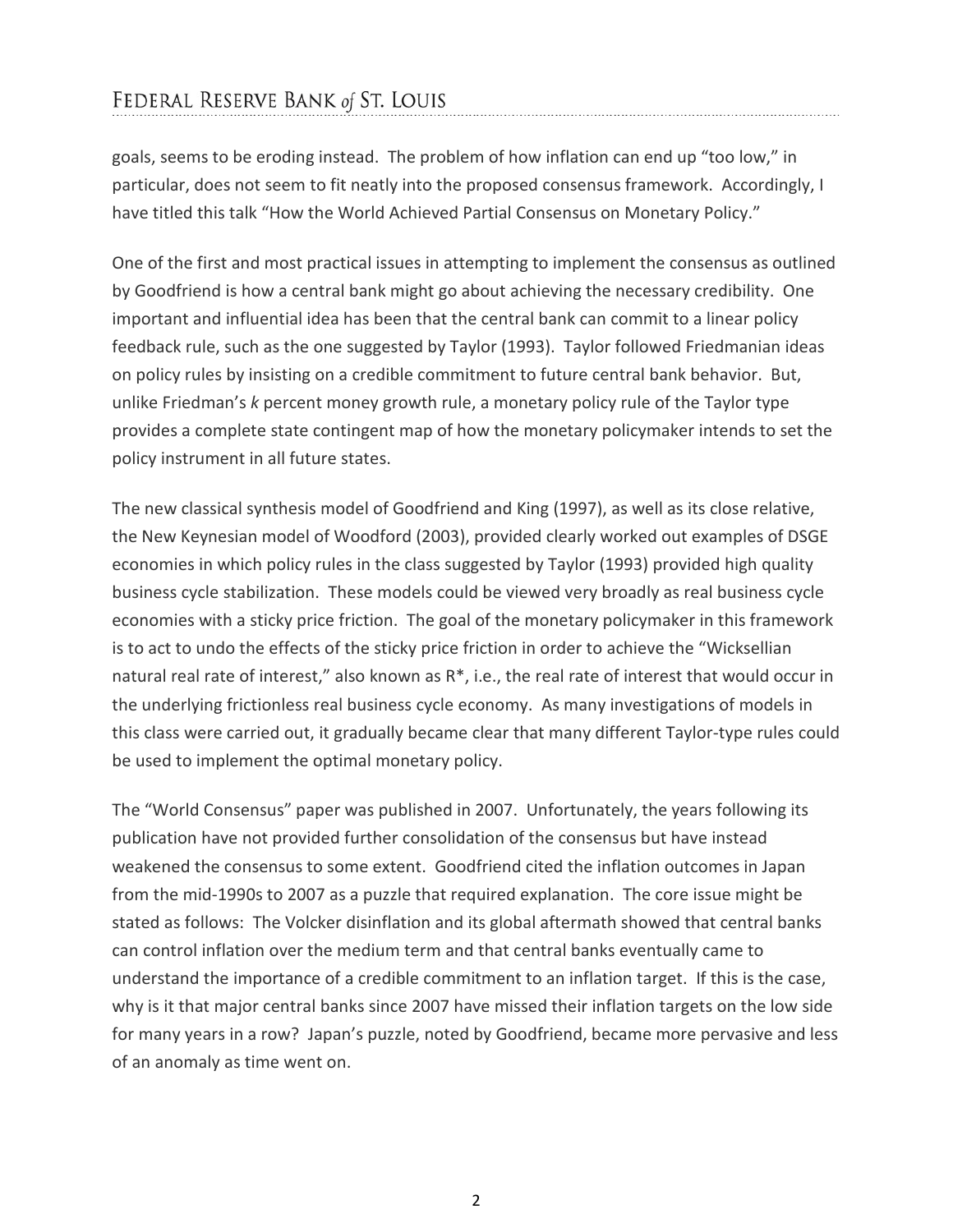This puzzle is important enough that we may want to consider backing off of one or more of the key elements of the apparent consensus that Goodfriend identified. One idea is to swap out the sticky price friction and instead explore the implications of non-state contingent nominal contracting (NSCNC) in credit markets, as in Bullard and DiCecio (2019). This model could be viewed again as an underlying real business cycle economy but now with the NSCNC friction. The goal of monetary policy is again to undo the effects of the friction in order to achieve the Wicksellian natural rate of interest for the economy. Again, many different Taylor-type policy rules could be used to implement the optimal monetary policy. Actual inflation dynamics would depend on which rule was used. The model features heterogeneous households and Gini coefficients close to those observed in the U.S. economy.

The NSCNC friction is a compelling one to study and has probably not received sufficient attention in the macroeconomics literature. Intuition suggests that NSCNC in actual credit markets is rampant and that these markets can be very large. Nominal mortgage debt in the U.S. for instance was about \$16 trillion as of the third quarter of [2](#page-2-0)019. $^2$  Doepke and Schneider (2006) argued that unexpected changes in inflation cause significant reallocation in the economy because of nominal asset holding. Sheedy (2014) constructed a model with both a sticky price friction and a nominal contracting friction and found that the NSCNC friction was about 9 times more important than sticky prices for household welfare.

The essence of optimal monetary policy in an economy with an important NSCNC friction is fairly straightforward. Households have to sign ex ante contracts in order to borrow and lend, and in simple versions they will agree on a nominal interest rate that is equal to the expected rate of nominal GDP growth. Shocks to the real growth rate of the economy will then occur, arising from either demand or supply. The policymaker then acts to set inflation such that the contracted nominal interest rate is equal to the actual ex post rate of nominal GDP growth. As in other models, commitment to act in this manner must be credible, and the credibility can be aided by a Taylor-type monetary policy rule that provides a map of monetary policy actions to be taken in each future state. The monetary policy rule is a way of ensuring that the monetary policymaker and the private sector jointly understand how monetary policy will be adjusted in the future in response to shocks to economic growth. Critically, the central bank has to be able to actually deliver the required amount of inflation ex post.

<span id="page-2-0"></span> <sup>2</sup> See [https://www.federalreserve.gov/data/mortoutstand/current.htm.](https://www.federalreserve.gov/data/mortoutstand/current.htm)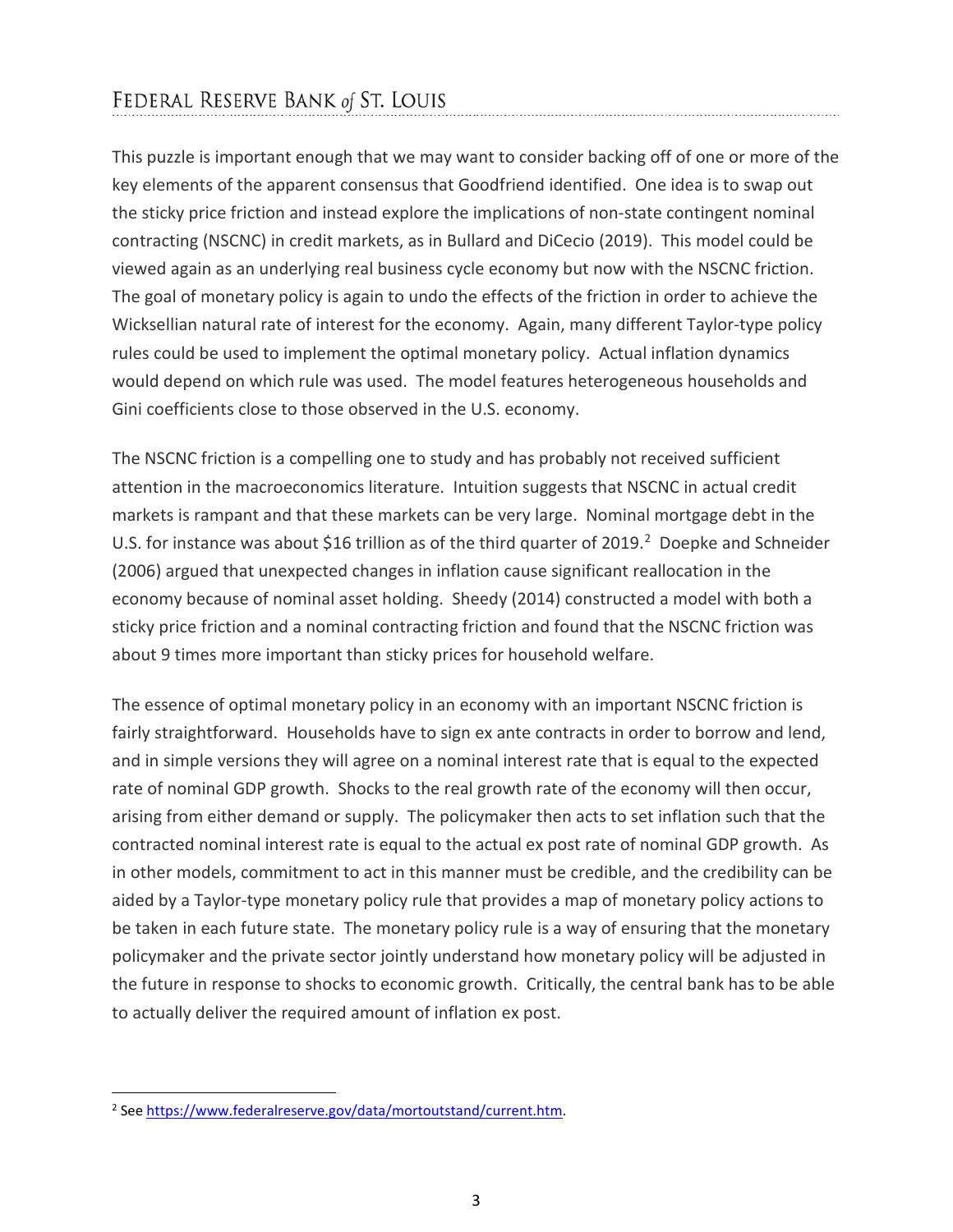Figure 1 provides an illustration of some of these ideas based on U.S. data over the last 15 years.



*Figure 1: Nominal GDP growth and 5/1-year ARM rate. Sources: Bureau of Economic Analysis, Freddie Mac and author's calculations. Last observations: 2019-Q4 and week of Feb. 27, 2020.*

The figure plots U.S. data on five-year mortgage rates, which I will refer to as the contract rate, *Rn*, along with actual nominal GDP growth. The dark gray region on the left indicates a period when monetary policy was not executed well according to the principles of this model, and the light gray region on the right is a period when monetary came close to meeting the optimality condition. On the left side, the contract rate is 5.78%, indicating in this model an expected rate of nominal GDP growth of 5.78%. Subsequent nominal GDP growth (because of the crisis) was only 2.88%, so borrowers did not have sufficient resources to pay off their nominal debts. The model predicts significant reallocation in this case. On the right side, the contract rate is 3.75%, while subsequent nominal GDP growth has not been too far off at 3.99%. The monetary policy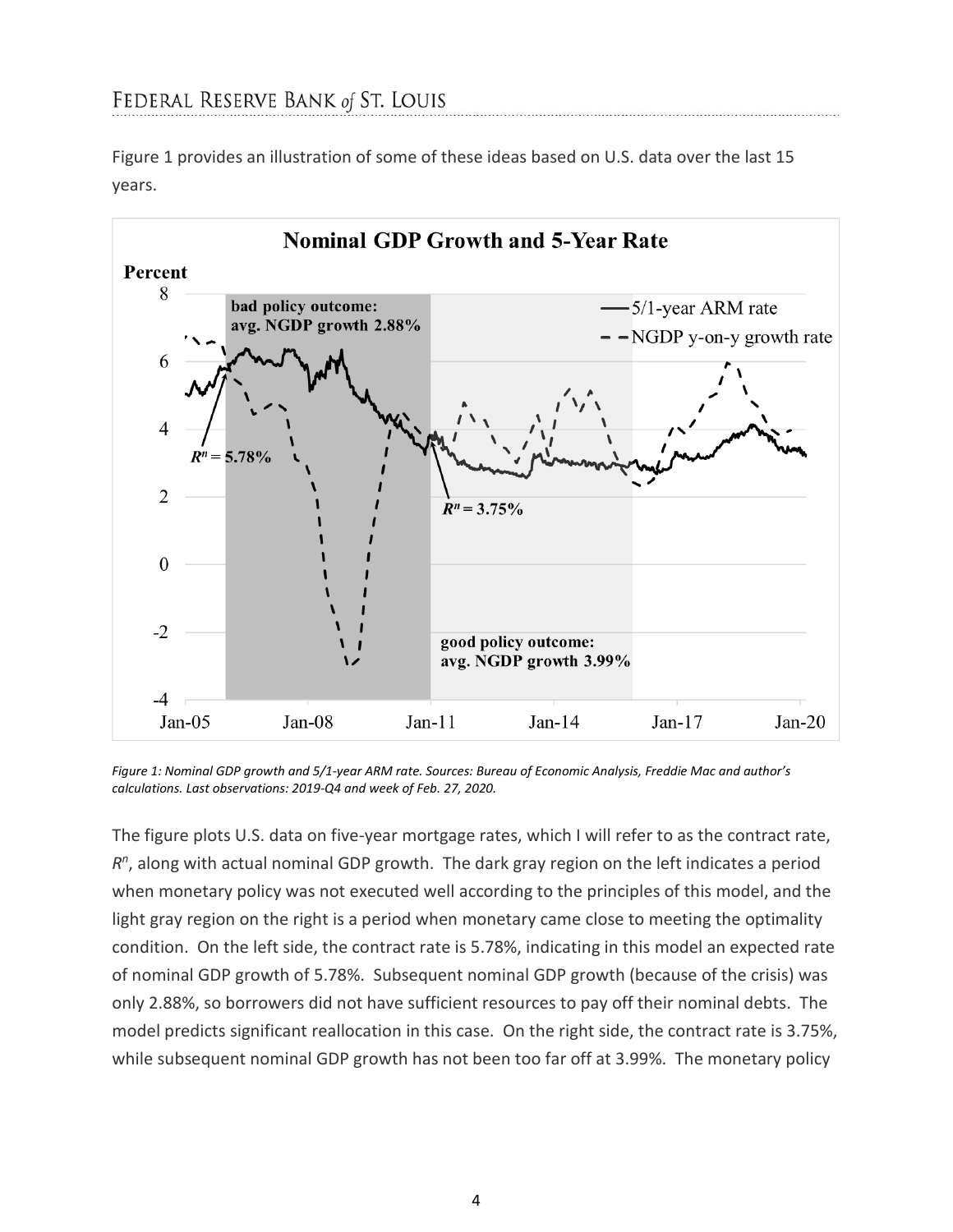in this case has largely succeeded in converting the non-state contingent nominal contracts originally agreed to into the theoretically ideal state contingent real contracts.

The issue of low inflation around the world may come into clearer view in a model of this type. A critical feature of the optimal nominal GDP targeting policy is that the central bank can actually produce the required level of inflation in response to real growth shocks. The figure, as well as our intuition, suggests that this was very difficult during the financial crisis years. If the private sector and monetary policymakers themselves begin to doubt policymaker ability to deliver promised inflation, the private sector agents will begin to contract on lower and lower nominal interest rates. Once these contracts are in place, the optimal policy is to deliver the associated lower level of nominal GDP growth and the associated lower rate of inflation. This dynamic could lead inflation to slide to low levels over time. The end result would be low nominal interest rate contracts, low nominal GDP growth and low inflation. Accordingly, theories leaning in this direction may provide a promising avenue for thinking about policymaker incentives for maintaining credibility in a low inflation world.

Marvin Goodfriend was a brilliant economist who helped the profession make great strides on a critical social problem—inflation control—over the last four decades. His "World Consensus" paper lays out the deep ideas, many of which he contributed to personally, that formed the foundation of an apparent consensus on monetary policy that seemed to have developed by the eve of the global financial crisis. Subsequent global macroeconomic events have challenged that consensus. Our responsibility is to follow the example of Marvin Goodfriend's career and ethos to aggressively explore new ideas in order to forge a new consensus on monetary policy.

## **References**

- Bullard J. and R. DiCecio (2019): ["Optimal Monetary Policy for the Masses,](https://doi.org/10.20955/wp.2019.009)" Federal Reserve Bank of St. Louis Working Paper No. 2019-009C.
- Doepke, M., and M. Schneider (2006): ["Inflation and the Redistribution of Nominal Wealth,](https://doi.org/10.1086/508379)" *Journal of Political Economy*, 114(6), pp. 1069-97.
- Goodfriend, M. (2007): ["How the World Achieved Consensus on Monetary Policy,](https://doi.org/10.1257/jep.21.4.47)" *Journal of Economic Perspectives*, 21(4), pp. 47-68.
- Goodfriend, M. and R.G. King (1997): "The New Neoclassical Synthesis and the Role of [Monetary Policy,](https://doi.org/10.2307/3585232)" *NBER Macroeconomics Annual*, 12, pp. 231-83.